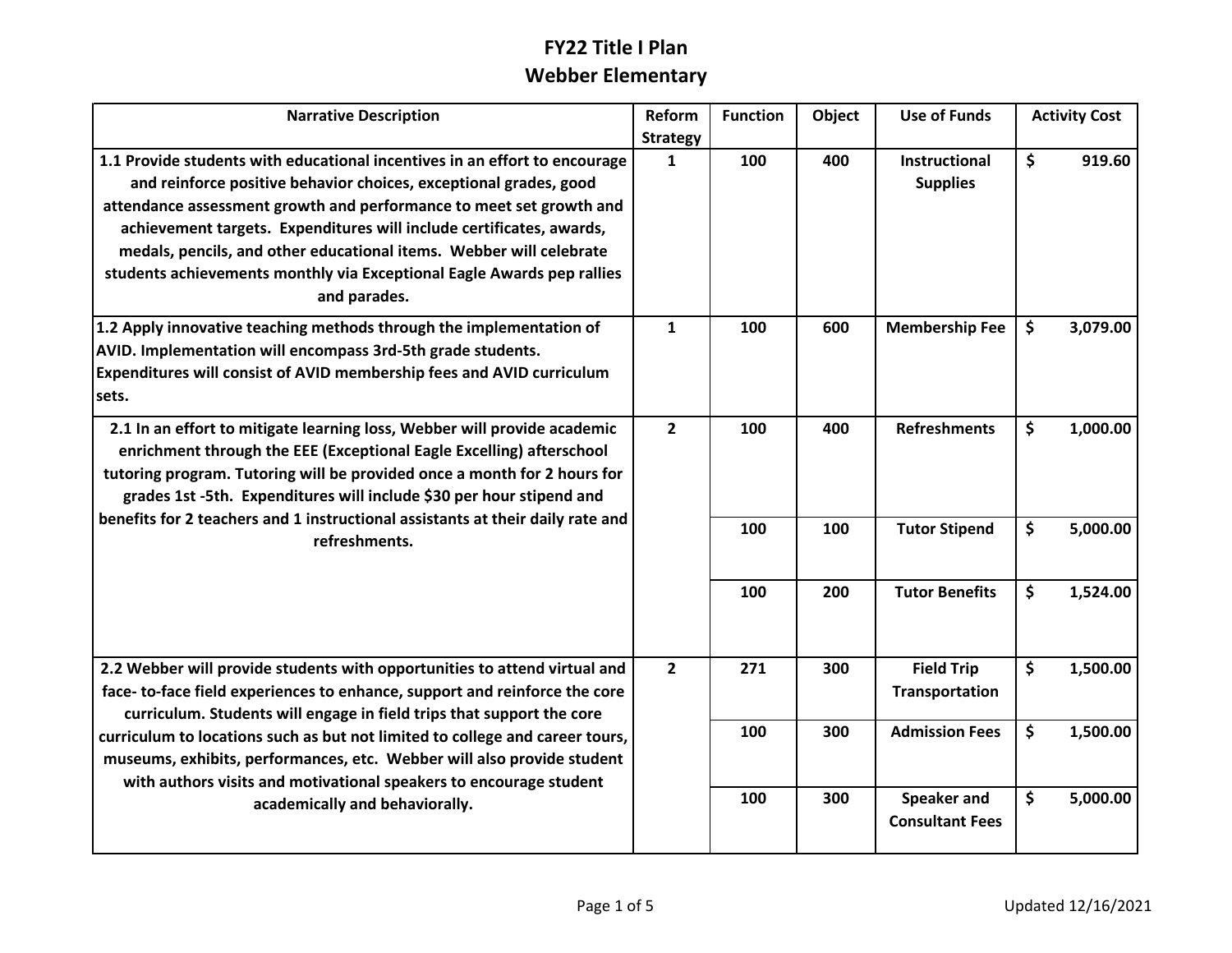# **FY22 Title I Plan Webber Elementary**

| <b>Narrative Description</b>                                                                                                                                                                                                                                                                                                                                                                                                                                                                                                                                                                                                                                                                                                                                                                                  | Reform                            | <b>Function</b> | Object | <b>Use of Funds</b>                     | <b>Activity Cost</b> |  |
|---------------------------------------------------------------------------------------------------------------------------------------------------------------------------------------------------------------------------------------------------------------------------------------------------------------------------------------------------------------------------------------------------------------------------------------------------------------------------------------------------------------------------------------------------------------------------------------------------------------------------------------------------------------------------------------------------------------------------------------------------------------------------------------------------------------|-----------------------------------|-----------------|--------|-----------------------------------------|----------------------|--|
| 2.3 Webber will purchase classroom furniture to support a personalized<br>learning environment, that promotes student flexibility, collaboration and<br>innovation. Webber will purchase interchanging desk (\$255.00 each),<br>Stack chairs (\$82.50 each), interchanging kidney table (\$652.50),<br>bookshelves (\$425), classroom rugs (\$250.00), etc.                                                                                                                                                                                                                                                                                                                                                                                                                                                   | <b>Strategy</b><br>$\overline{2}$ | 100             | 500    | <b>Furniture</b>                        | \$<br>6,000.00       |  |
| 3.1 Provide a behavior coach at .5 FTE to support student behavior and<br>increase classroom instructional time through the use and delivery of                                                                                                                                                                                                                                                                                                                                                                                                                                                                                                                                                                                                                                                               | $\overline{\mathbf{3}}$           | 100             | 100    | <b>Salary</b>                           | \$<br>16,620.48      |  |
| research based strategies.                                                                                                                                                                                                                                                                                                                                                                                                                                                                                                                                                                                                                                                                                                                                                                                    |                                   | 100             | 200    | <b>Benefits</b>                         | \$<br>8,779.22       |  |
| 3.3 Webber will purchase instructional materials and supplies that support<br>the schools instructional needs and the districts BIG 3 in math (number<br>sense, daily problem solving, use of manipulatives) and reading<br>(interactive read alouds, guided reading and word study). The school will<br>purchase replenishing materials for student interventions, individual<br>classroom manipulatives, leveled classroom libraries, just right text for<br>students for school and home, and instructional resources to support all<br>core content areas (ela, math, science, social studies). Webber will also<br>purchase resources for problem solving, team building and collaboration<br>such as break out Edu, and materials for student clubs such as book club,<br>gardening club, and art club. | $\overline{\mathbf{3}}$           | 100             | 400    | <b>Instructional</b><br><b>Supplies</b> | \$<br>8,629.70       |  |
| 3.2 Webber will host a summer enrichment program for rising k-5th grade<br>students. The program will focus on mitigating learning loss, and<br>preparing student for academic transition, which providing hands-on,<br>interactive and engagement learning activities. The summer enrichment<br>program will be held for 3 weeks. Students will attend Tuesday,<br>Wednesdav and Thursdav from 8 am to 12 pm. Expenditures for the                                                                                                                                                                                                                                                                                                                                                                           | 100                               | 100             |        | <b>Salary</b>                           | \$<br>7,000.00       |  |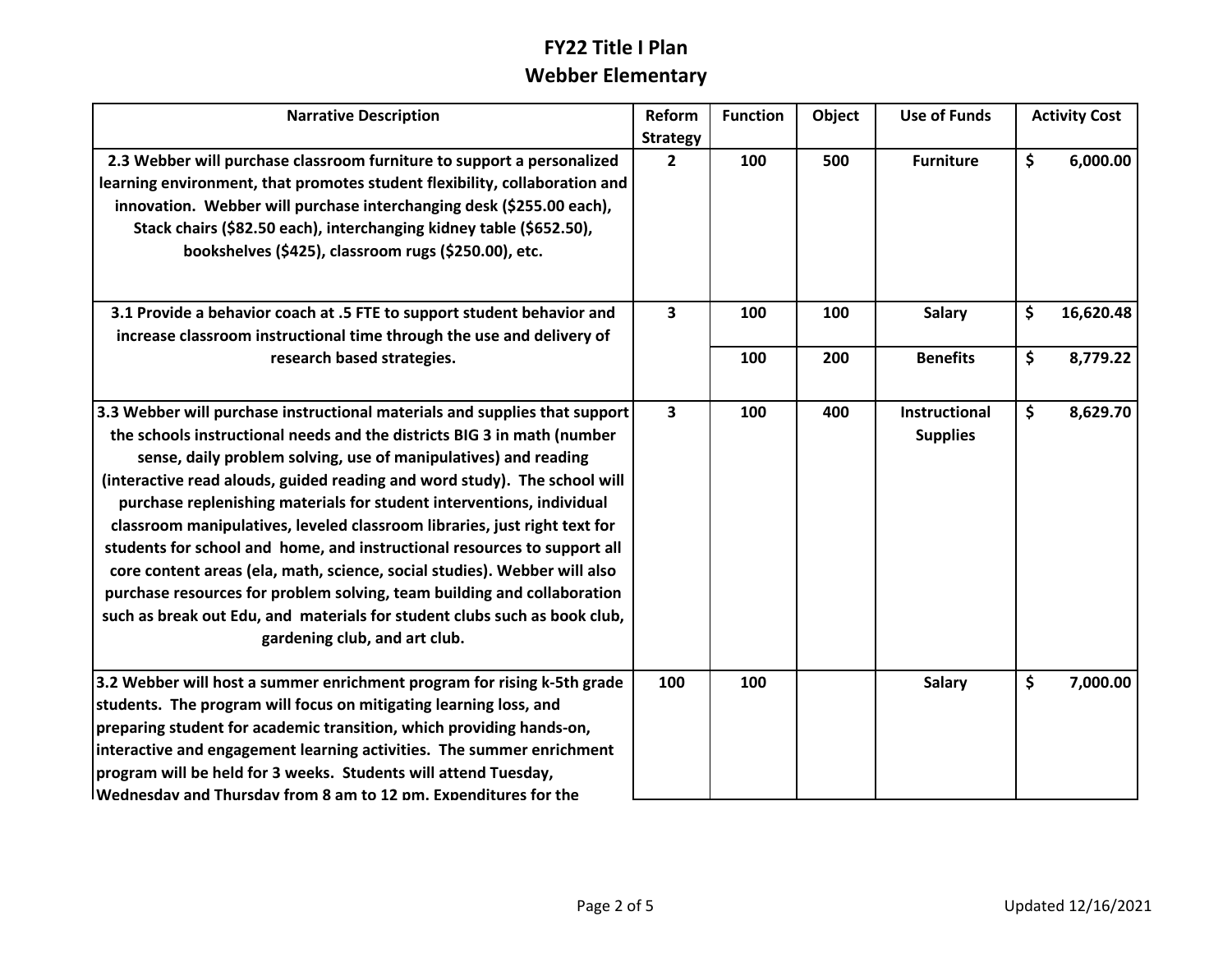### **FY22 Title I Plan Prepared the student for according transition, which prepared in the student for according transition,**  $\mathbf{w}$  **and**  $\mathbf{w}$  **and**  $\mathbf{w}$  **and**  $\mathbf{w}$  **and**  $\mathbf{w}$ **3.2 Webber will host a summer enrichment program for rising k-5th grade students. The program will focus on mitigating learning loss, and**

| <b>Narrative Description</b>                                                                                                                                                                                                                                                                                                                                                                                                                                                                          | Reform<br><b>Strategy</b> | <b>Function</b> | Object | Use of Funds                            |     | <b>Activity Cost</b> |
|-------------------------------------------------------------------------------------------------------------------------------------------------------------------------------------------------------------------------------------------------------------------------------------------------------------------------------------------------------------------------------------------------------------------------------------------------------------------------------------------------------|---------------------------|-----------------|--------|-----------------------------------------|-----|----------------------|
| summer enrichment program will include salary and benefits for 3<br>teachers at \$30 per hour and 2 IAs at \$15 per hour, refreshments, and<br>instructional supplies.                                                                                                                                                                                                                                                                                                                                |                           |                 |        | <b>Benefits</b>                         | \$  | 2,133.00             |
|                                                                                                                                                                                                                                                                                                                                                                                                                                                                                                       |                           |                 |        | <b>Refreshments</b>                     | \$  | 1,000.00             |
| 4.1- Webber will purchase transitional supplies for students at the end of<br>the school year to mitigate learning loss. Webber will purchase summer<br>bridge resources such as workbooks, academic games, summer reading<br>literature, etc.                                                                                                                                                                                                                                                        | 4                         | 100             | 400    | <b>Instructional</b><br><b>Supplies</b> | \$  | 500.00               |
| 5.1- Webber will provide teachers with opportunities to observe their<br>peers through professional learning rounds. Webber also will partner with<br>a neighboring schools so that teachers can observe their peers at other<br>schools who have shown success in implementing the instructional frame<br>work, using evidence based best practices, integrate blended learning, use<br>of instructional resources with fidelity, implement classroom<br>management skills, student engagement, etc. | 5                         |                 |        |                                         | \$  |                      |
| 6.1 Webber will provide professional learning opportunities in-state, out<br>of state, and virtually to administrative staff, teachers, behavior coach,<br>instructional assistance and classified staff to support school wide<br>academic and behavioral programs by participating and attending<br>conferences that support instructional and behavioral best practices.<br>Evanualituvos will includo conforonco rogistration, hotale, moale and                                                  | 6                         | 220             | 300    | <b>Conference Travel</b>                | \$. | 9,000.00             |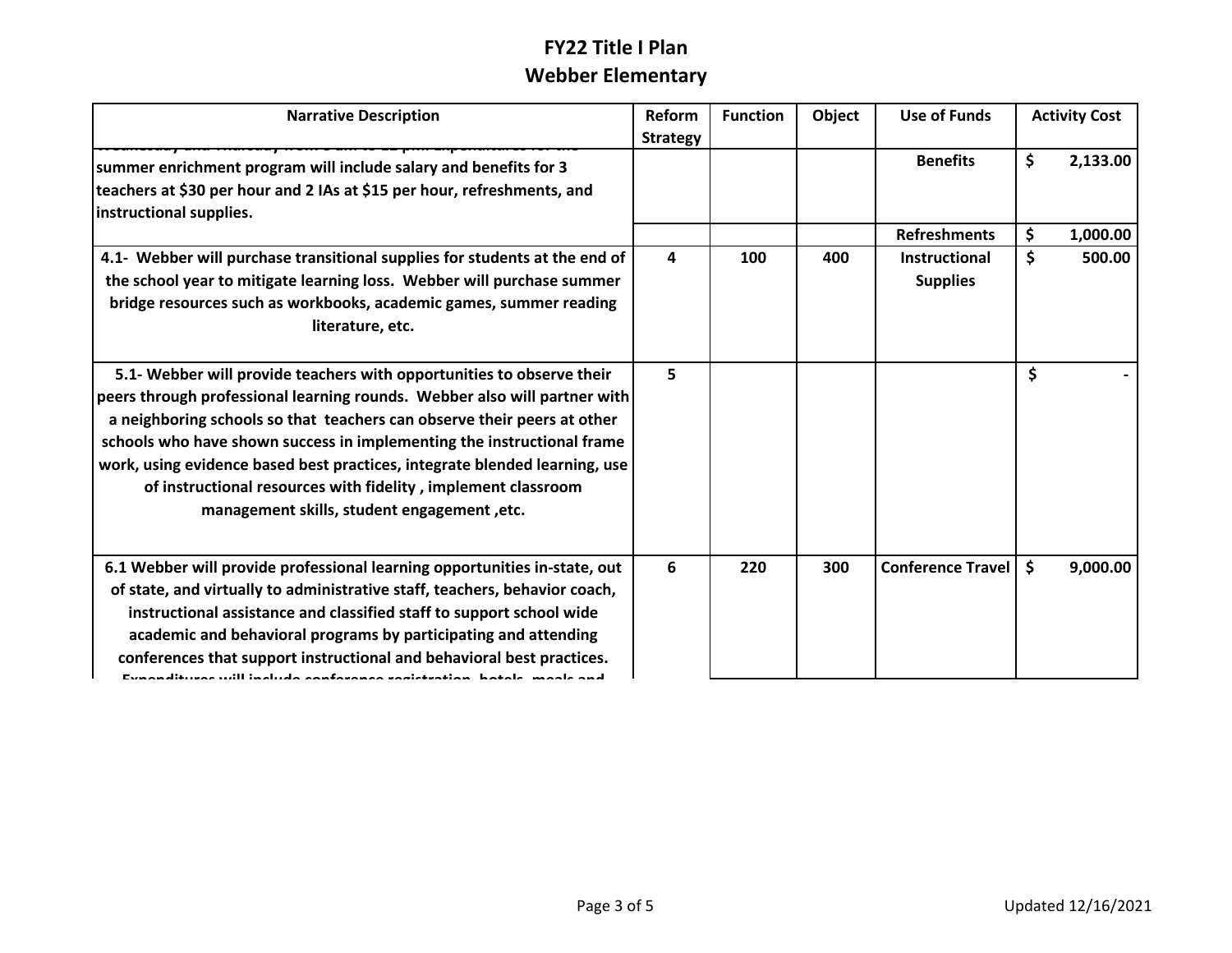#### **6.1 Webber will provide professional learning opportunities in FY22 Title I Plan Webber Elementary of state, and virtually to administrative staff, teachers, behavior coach, instructional assistance and classified stational wide**  $\mathbf{w}$  **to support stational wide**  $\mathbf{w}$

| <b>Narrative Description</b>                                                                                                                                                                                                                                                                                                                                                                                                                                                                                                                                                                                                                                                                                | <b>Reform</b>   | <b>Function</b> | Object | <b>Use of Funds</b>       | <b>Activity Cost</b>      |
|-------------------------------------------------------------------------------------------------------------------------------------------------------------------------------------------------------------------------------------------------------------------------------------------------------------------------------------------------------------------------------------------------------------------------------------------------------------------------------------------------------------------------------------------------------------------------------------------------------------------------------------------------------------------------------------------------------------|-----------------|-----------------|--------|---------------------------|---------------------------|
|                                                                                                                                                                                                                                                                                                                                                                                                                                                                                                                                                                                                                                                                                                             | <b>Strategy</b> |                 |        |                           |                           |
| experiatures will include conference registration, notels, meals and<br>mileage. Upon completion of conferences attendees will share with other<br>faculty and staff members the content/strategies learned; therefor<br>attendance to conferences will have an effect on all students learning and<br>academic programs. Other such conferences supporting core content at<br>the state and/or national level may be attended upon approval. Webber<br>will also work with a consultant to provide onsite professional<br>development to address Webbers academic needs in the areas of reading,<br>writing and math. Expenditures will include consultant fees, and<br>professional development supplies. |                 | 220             | 400    | <b>PD Supplies</b>        | \$<br>500.00              |
| 7.1- Webber will recognize teachers and instructional support staff<br>monthly for the Exceptional Eagles Awards. Staff will be recognized for<br>their daily contributions to student growth and performance, setting high<br>expectations, innovation, collaboration, respect, compassion, etc. The<br>school will collaborate with the PTO and community partners to provide<br>teachers with incentives.                                                                                                                                                                                                                                                                                                | $\overline{7}$  |                 |        |                           | $\mathsf{\hat{S}}$        |
| 8.1 Implement purposeful and engaging sessions for parents to support<br>their students' academic achievement. Sessions will occur on the school<br>campus, virtually and in the community. Sessions will focus on South<br>Carolina College and Career Ready Standards, Read to Succeed Legislation,<br>AVID, and other pertinent curriculum based sessions. Expenditures will<br>include parent curriculum materials, literature, educational games for<br>parents and students, parenting supplies such as pens, highlighters, chart<br>paper, markers, books, pamphlets and other related materials.                                                                                                    | 8               | 188             | 400    | <b>Parenting Supplies</b> | $\mathsf{\$}$<br>1,000.00 |